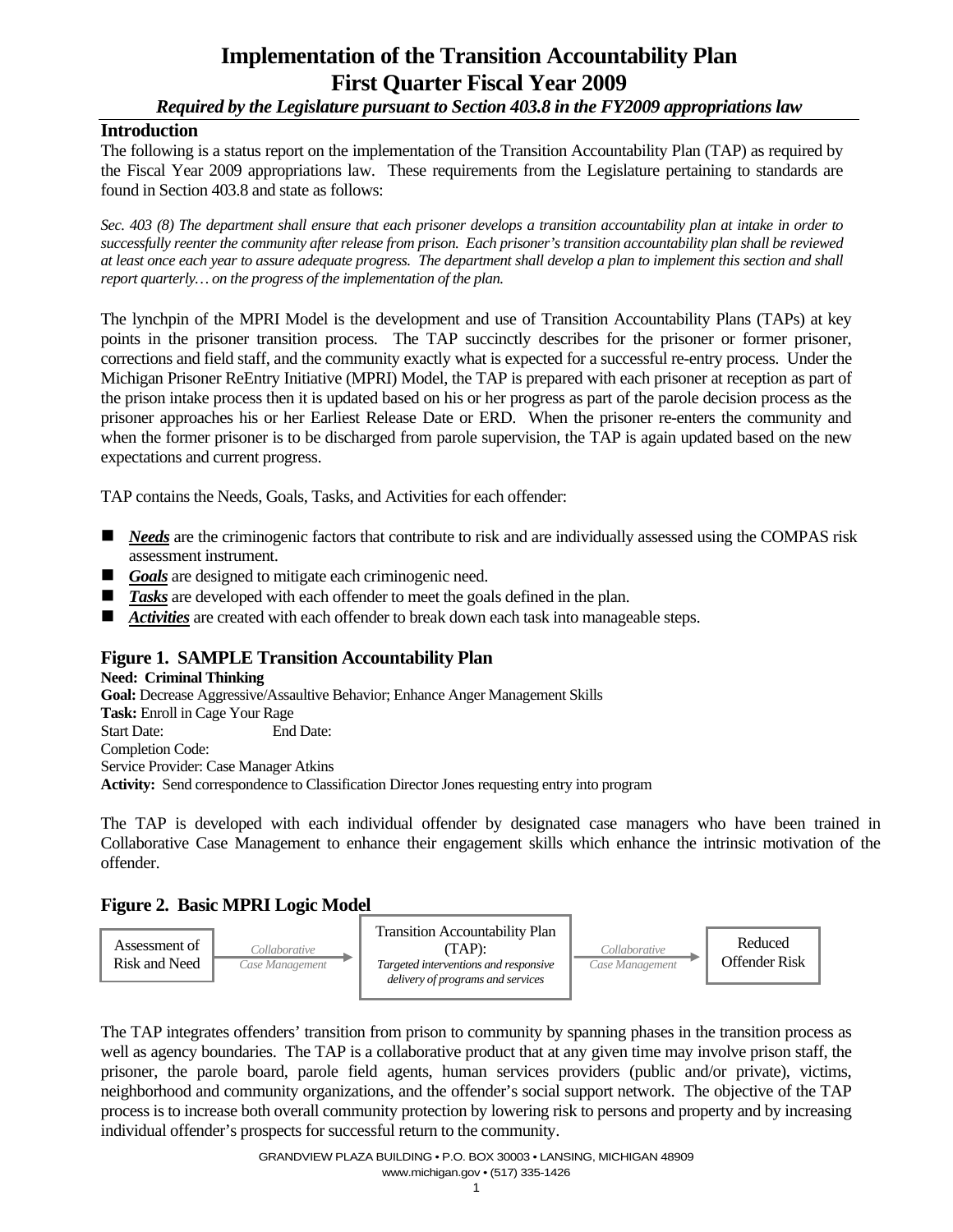# **Transition Accountability Plan**

**gure 2. MPRI Process Flowchart and Pro gress Sna pshot – March, 2009**

# *Getting Ready Phase—*

Offender enters MDOC under sentence Institutional Assessment & Classification

*TAP: Dynamic and changing based on objective risk and need assessment. TAP in this phase describes the tasks and activities that must be completed during incarceration as part of the risk reduction strategy for each offender.* 

#### *PROGRESS SNAP SHOT:*

*All offenders start a TAP at Intake. As evidencebased program capacity is expanded in the Getting Ready Phase, TAPs will become more robust.* 

> **Institutional Programming**

*Going Home Phase—*  Incarceration Phase Transition to Community

| 2 Months - 1 Year |  |
|-------------------|--|
| <b>Prerelease</b> |  |

*TAP: Changes as details of parole plan are verified. Includes input from community-based providers and agents in the form of Transition Team meetings.* 

*In-Reach: Prisoners are assigned to in-reach facilities located nearer to their home by the Parole Board based on the risk and needs of each returning prisoner.* 

#### *PROGRESS SNAP SHOT:*

*Currently, about 60% of all returning prisoners transition through an In-Reach Unit and are designated eligible for MPRI Staying Home Services. Working with an Institutional Parole Agent and MPRI Transition Team, each MPRI-designated offender develops a TAP in the 60 days prior to release.* 

# **TAP Begins**  Development of Case Management Plan

Creation of the ReEntry Plan



*NOTE: Over 90% of all releases are to community supervision.*

# *Staying Home Phase—*  **Community & Discharge Phase**

Discharge Plan **TAP Evolves**

**To Discharge** 

**To Discharge** 

*TAP: As offenders approach discharge from parole supervision, the TAP evolves in include the responsibilities of the returning citizen and his or her community-based partners and social support network.* 

#### *PROGRESS SNAP SHOT:*

*As MPRI-designated parolees transition home, their TAP is updated by parole agents at least once a year or when tasks and activities have been completed.* 

*Prior to parole discharge, the TAP is updated and prepared to "hand-off" to the ex-offender and his or her community support system.* 

Continuous updates to the **TAP Evolves** 

ReEntry Plan

*Work with offenders and their social support networks while they are incarcerated as they prepare release. Continue to work as partners parole for as long as one year after release.* 

**Transition Team Meetings** 

*Include transitional planners, parole agents, service providers, offenders, and their families*